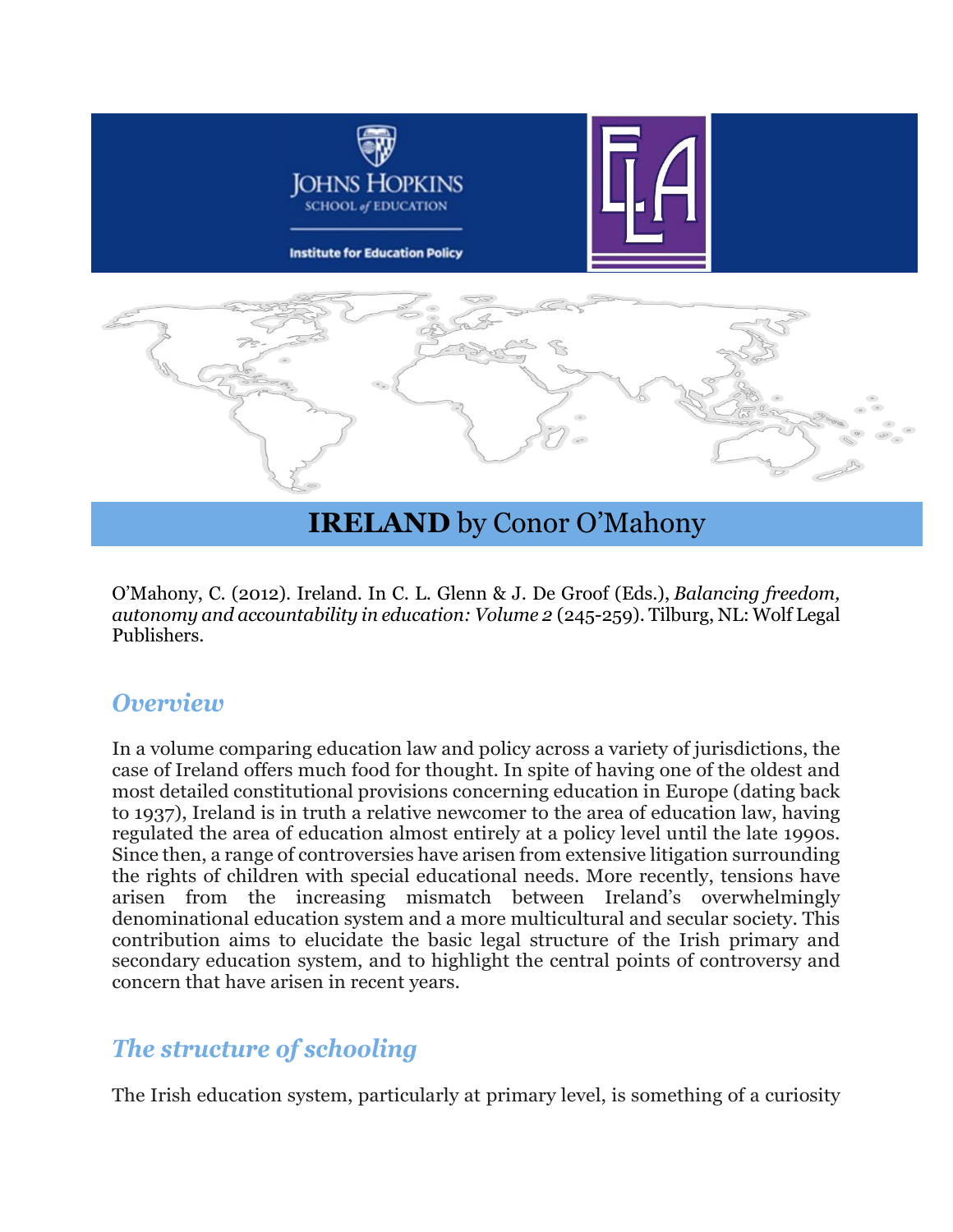by international standards. Although primary schools in Ireland are referred to as "National Schools", as a matter of fact they are in no way national or public. What would, in other countries, be referred to as the public school system is, in Ireland, a system of private schools, overwhelming owned and managed by religious denominations, with the small remainder owned and managed by organizations committed to the provision of a multi-denominational alternative. The State, quite simply, is not in the business of primary education provision- it has entirely outsourced its primary education function, with each school having a "Patron" (most often a local Bishop, but occasionally a private company or vocational education committee) who appoints a board of management to manage the school on his or its behalf. The roots of this system are historical and pre-date the [1](#page-16-0)937 Constitution<sup>1</sup> quite considerably; indeed, they can be traced to the very beginning of the system of State funded education in Ireland in 1833 and a document known as the "Stanley Letter."<sup>[2](#page-16-1)</sup> Upon independence in 1922, the newly formed State had neither the desire nor the resources to disturb this arrangement, while the religious denominations were content to retain the influential role given to them through the primary education system.

Accordingly, when Eamon de Valera and his advisors came to draft the educational provisions of the 1937 Constitution, one of their greatest concerns was the maintenance of the status quo – so much so that when de Valera was presented with a draft of Article 42.4 that referred to a duty on the State to "provide free primary education", he altered this to "provide for" in his own handwriting.[3](#page-16-2) This was intended to keep the State at one step removed from the actual provision of education, and copperfasten the arrangement whereby primary education was funded by the State but managed and delivered by religious denominations. Article 44.2.4° further reinforced this arrangement by expressly authorizing State funding of denominational schools on a non-discriminatory basis. In *Crowley v Ireland* (1980), Mr. Justice Kenny in the Supreme Court confirmed that the effect of the phrase "provide for" in Article 42.4 "is that the State is to provide the buildings, to pay the teachers who are under no contractual duty to it but to the manager or trustees, to provide means of transport to the school if this is necessary to avoid hardship, and to prescribe minimum standards." The historical system established in 1833 and copperfastened in 1937 has endured to this day, and the great majority (92 percent) of primary schools are Catholic denominational schools; most of the remainder (5 percent) are under the control of one of the Protestant denominations, while a small multi-denominational sector is beginning to emerge, principally through the Educate Together movement.[4](#page-16-3) At the time of writing, there are two Muslim schools and one Jewish school.

At secondary level, the majority (53 percent) of schools are also privately owned but State-funded schools, many of which are owned by religious denominations.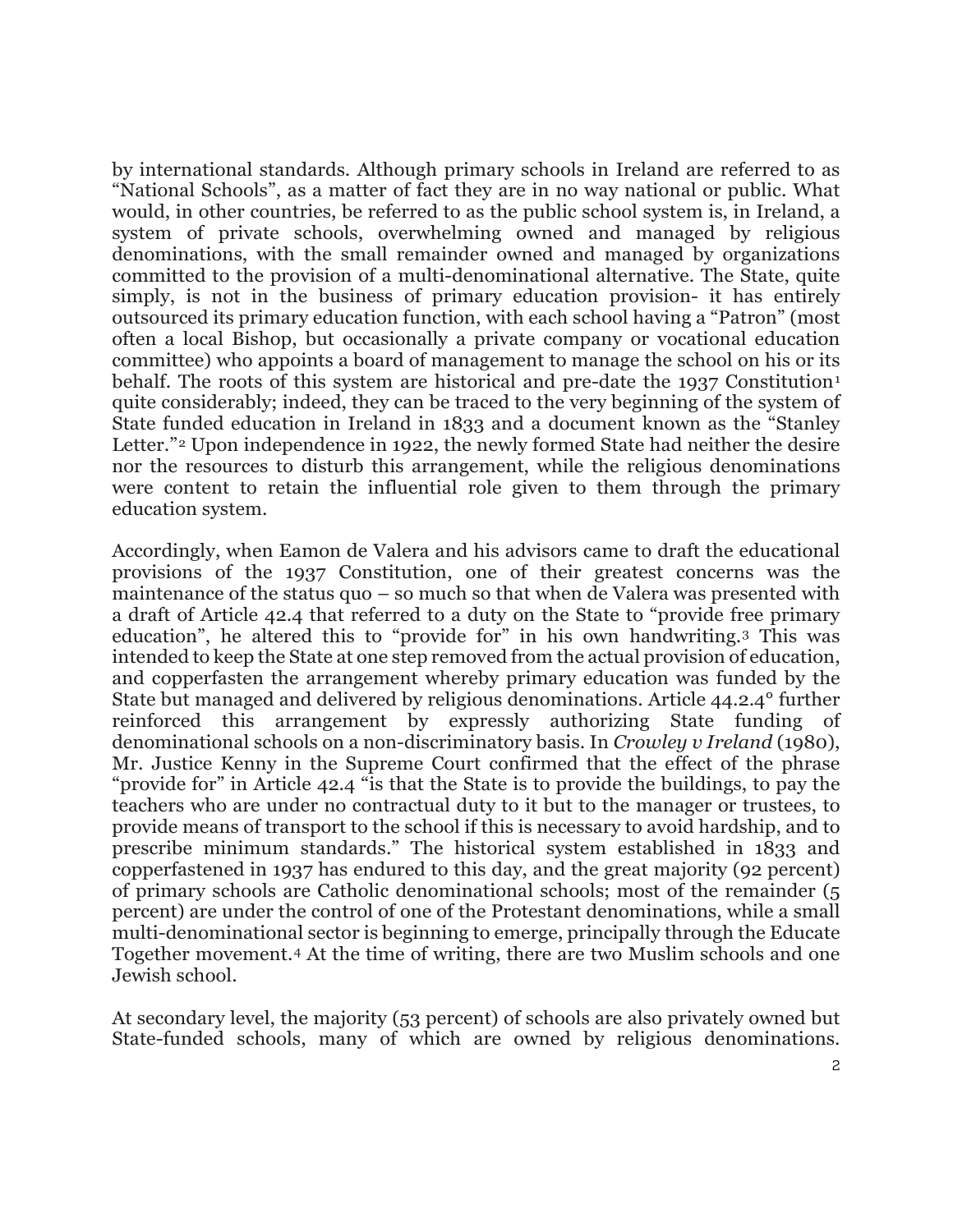However, there is far greater diversity at secondary level, with a significant number of these private schools being owned by non-religious entities such as private companies providing commercial private education, as well as a greater level of direct State involvement, with 47 percent of secondary schools being owned and run by the State, and in that sense being more in line with international concepts of "public" education. These types of school include vocational schools, which are State owned, run by statutory local vocational educational committees, and non- denominational in their ethos (although religion is included as one subject in the curriculum); and community and comprehensive schools, which are State-owned schools which are run in conjunction either with religious denominations or local boards of management. A small number (less than 10 percent) of secondary schools charge fees, but nonetheless still receive State funding to cover core costs such as teachers' salaries.[5](#page-16-4) In order to cater for the geographically-dispersed Protestant community, an arrangement was put in place in the 1960s whereby additional funding was given to Protestant boarding schools at secondary level (of which there are approximately 20), so that members of that community could still benefit from free secondary education in a denominational environment without being hindered by cost or distance. Some recent cut-backs in this funding has led to some controversy and debate as to whether the Constitution requires the provision of such funding in order to protect the religious freedom of the Protestant community, or alternatively prohibits the provision of such funding as a breach of the constitutional prohibition on non-discrimination.[6](#page-16-5)

At a macro level, the control of schooling in Ireland rests centrally with the Minister for Education, who has responsibility for curriculum design, school recognition and inspection, and funding allocation. However, as will be seen below, individual school patrons and boards of management are given significant autonomy in the areas of teacher employment, pupil admission, curriculum delivery and use of resources. Educational functions are not devolved on a structural basis to local government in Ireland as they are in, for example, the UK (where Local Education Authorities are legally responsible for educational provision); however, 35 percent of secondary schools are operated under the patronage and management of local vocational education committees established under the Vocational Education Act 1930.

#### *The legal framework*

The Irish Constitution of 1937 contains extensive provisions (by constitutional standards) regarding education, both in Article 42 (Education) and Article 44 (Religion). Article 42 provides that the State shall provide for free primary education and ensure that every child receives a certain minimum education; but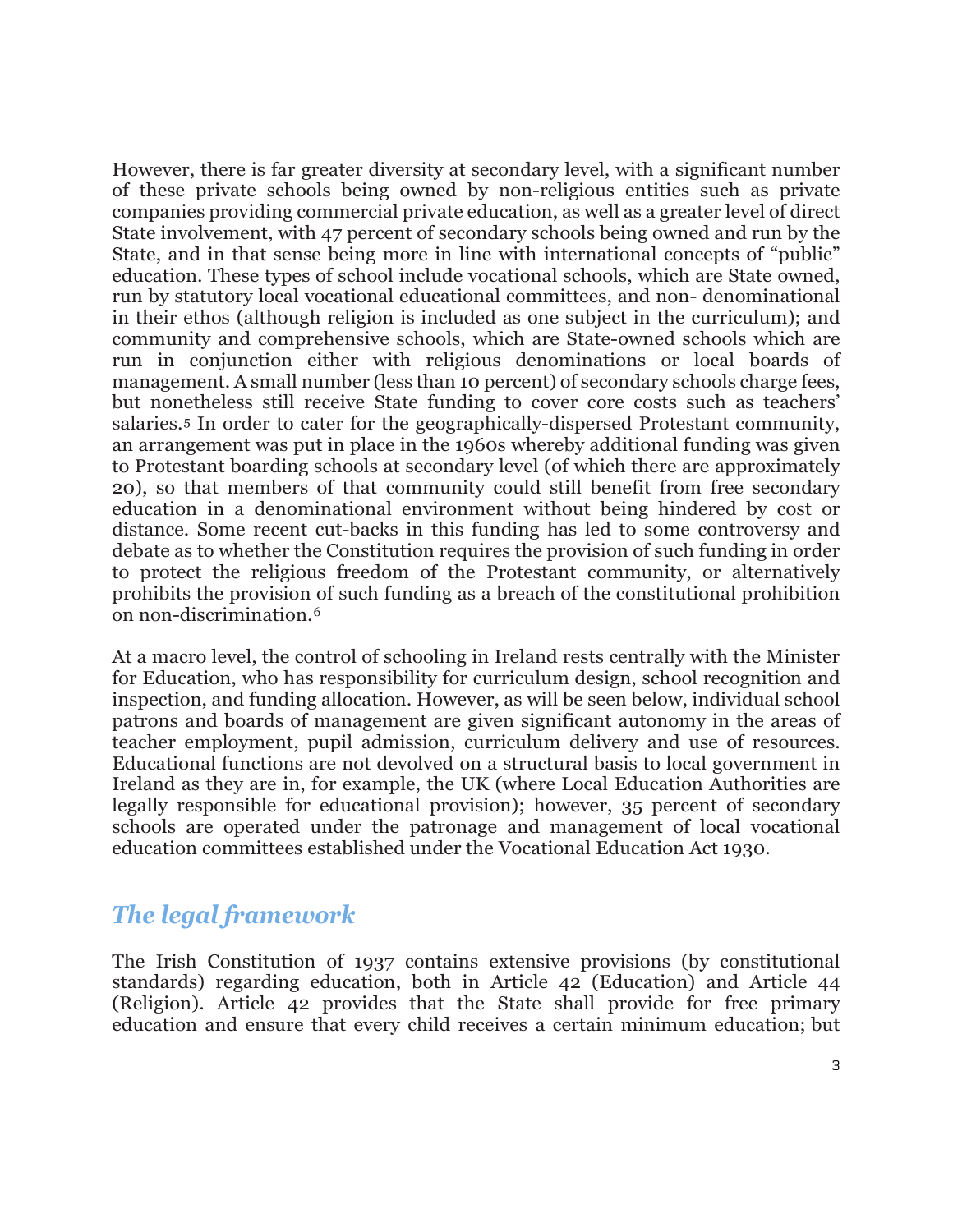its main focus is on parental rights and freedom of choice. It emphasizes the right of parents to provide for the religious, moral, intellectual, physical and social education of their children, and protects the right to establish private schools and to educate children at home, while expressly prohibiting a State monopoly in education provision. Article 44 builds on this by providing that State funding for denominational schools must be non-discriminatory, and protecting the right of children to attend a school receiving public funds without attending religious instruction at that school. The core right of the child to receive free primary education received comparatively little attention until the 1990s, when the High Court in *O'Donoghue v Minister for Health* (1993) interpreted Article 42.4 as guaranteeing that right to all children, including the most severely disabled, with the educational provision to be varied to meet the needs of the child. This led to a deluge of litigation and extensive controversy.[7](#page-16-6)

While there are distinct advantages associated with having a justiciable constitutional right to education, it is also clear that constitutional documents are, by their nature, unsuited to making comprehensive provision for a legal framework for education.[8](#page-16-7) Nonetheless, for many years, education in Ireland was administered almost entirely on the basis of administrative memoranda and policy documents, with no legal provisions to build on the constitutional foundation. This was less than ideal, and led to many ambiguities and grey areas, not to mention demarcation disputes and bureaucratic wrangling between government departments as to who was responsible for various aspects of service provision, and associated delays in service delivery to children. Finally, the Education Act 1998 was enacted to provide a detailed framework for the regulation and funding of the primary and secondary education system. This was followed by the Education (Welfare) Act 2000, which dealt with issues surrounding school attendance, and the Education for Persons with Special Educational Needs Act 2004, which established a dedicated framework for making provision for children with special educational needs.

The Education Act 1998 sets out the functions of the Minister for Education in section 7, which include making appropriate education available to each person resident in the State, determining national education policy, providing funding to schools and monitoring the quality, economy, efficiency and effectiveness of the education provided in such schools. Section 30 authorizes the Minister to prescribe the school curriculum in consultation with patrons of schools, national associations of parents, school management organizations and trade unions and staff associations representing teachers. Section 10 empowers the Minister to designate schools as recognized schools for the purposes of the Act, having regard to a variety of factors, including: the numerical viability of the school; local diversity in school provision; whether the needs of students attending or likely to attend the school cannot reasonably be met by existing schools; undertakings given by the patron regarding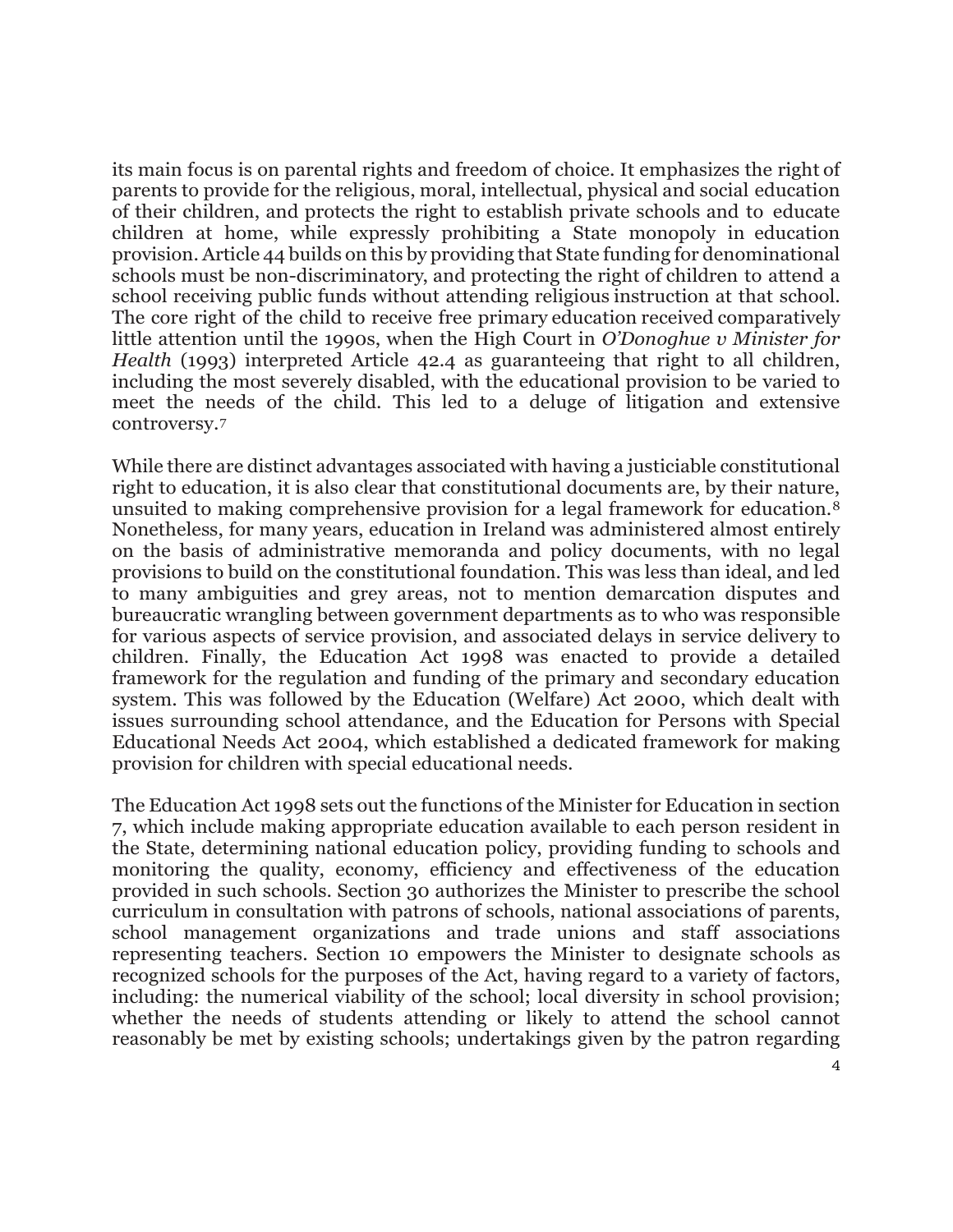curriculum delivery and compliance with inspections and regulations; and health and safety compliance.

The Act also gave statutory footing to the patronage model, providing in section 8 that the patron of a school is either the person who was recognized as such at the commencement of the Act or who applied for recognition of the school, with vocational education committees automatically becoming patrons of schools established or maintained by them. Patrons are obliged by section 14 to establish a board of management to manage the school on their behalf, and are empowered to remove members from the board or, where the board is not performing its functions, dissolve the board, either of their own initiative or at the direction of the Minister. The Board of Management has a variety of functions under the Act, some of which will be discussed in more detail below, and is obliged by section 15 to consult with and keep the patron informed of decisions and proposals of the board.

The Education (Welfare) Act 2000 makes provision for compulsory school attendance up to age 16, as well as for dealing with students who fail to attend school or have been excluded from a school on disciplinary grounds. Section 22 of the Act obliges school boards of management to prepare a school attendance strategy. The Act established the National Educational Welfare Board, which is charged with dealing with all matters concerning school attendance, including liaising with schools and parents, commissioning and conducting research, and appointing educational welfare officers, who are required under section 21 to be informed by the school of cases of persistent absenteeism, suspensions of more than 6 days or exclusions. Section 24 requires educational welfare officers to make all reasonable efforts to ensure that provision is made for the continued education of a student who is excluded from school, including consultation with the principal of the school, the student and his parents, and convening a meeting between any or all of such persons as agree to attend. Under section 27, the National Education Welfare Board is required to make all reasonable efforts to have a child who is permanently excluded from a school enrolled in another school, or if this is not possible, to make such other arrangements as it considers appropriate to ensure that the child receives a certain minimum education. The Boardis also obliged to offer advice andassistance toparentswhoareexperiencing difficulty in ensuring that their children attend school regularly.

The Education for Persons with Special Educational Needs Act 2004 adds an additional layer of law and policy for dealing with children who have special educational needs. The Act provides for a variety of mechanisms for initiating an assessment of children who are suspected as having special educational needs, including at the instigation of a school principal, the Health Services Executive or the National Council for Special Education, or at the request of the parents. Where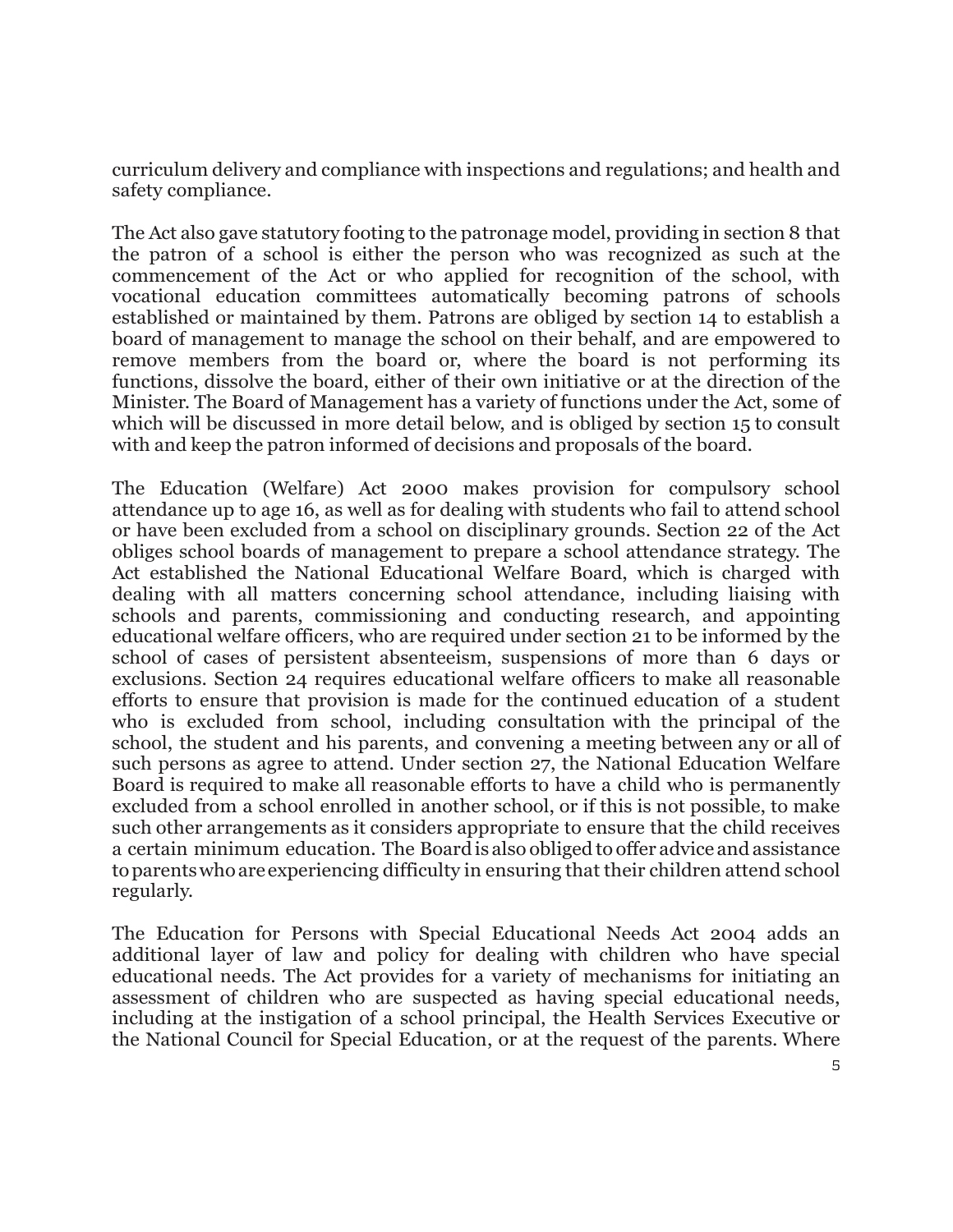a child is found to have special educational needs, an education plan is to be prepared for that child, either by the school or by the National Council for Special Education. The Education Plan is to set out details of the child's special educational needs and the provision to be made to meet those needs, and is to be reviewed on an annual basis. The Minister for Education is obliged under section 13 to provide the resources necessary for the preparation and implementation of education plans. The Act establishes the Special Education Appeals Board to provide a quick and informal expert dispute resolution body to hear a variety of appeals relating to the procedures established by the Act. The 2004 Act represents significant progress in the area of special educational needs[9;](#page-16-8) unfortunately, although it was initially intended to be fully operational by 2009 after a 5-year preparatory period, its full commencement has been indefinitely postponed due to the severe economic downturn currently being experienced in Ireland.

#### *Freedom to establish non-state schools*

It is already apparent that the vast majority of schools in Ireland are non-State schools, so clearly the freedom to establish such schools is strongly protected. Article 42.2 of the Irish Constitution expressly provides that parents "shall be free to provide…education in their homes or in private schools or in schools recognised or established by the State." As already seen, primary schools in Ireland are exclusively non-State; the manner in which the State funds primary education is to fund recognized schools that are established in response to parental demand where a sufficient critical mass exists. However, the State is clearly entitled to place conditions on such funding; parents are not automatically entitled to receive support for a private school established in pursuit of the preference of a group of parents. In *O'Shiel v Minister for Education* (1999), a case concerning an application for State funding for a Steiner school, Ms. Justice Laffoy stated that "[f]ulfilment of the State's constitutional obligation under Article 42.4 must take account of the parental freedom of choice guaranteed by Article 42, but it must be based on arrangements which have a rational foundation and prescribe proper criteria for eligibility which accord with the purpose of Article 42 and of the provisions of the Constitution generally." In that particular case, a requirement that teachers at the proposed school be qualified to teach the Irish language (which is stated to be the first official language in Article 8 of the Constitution, and is a compulsory part of the curriculum) was found to be a permissible criterion for funding. As seen above, section 10 of the Education Act 1998 prescribes a number of other criteria.

The exclusive reliance on State funding of private schools (which are predominantly denominational in nature), whereby the initiative rests with parents and no universal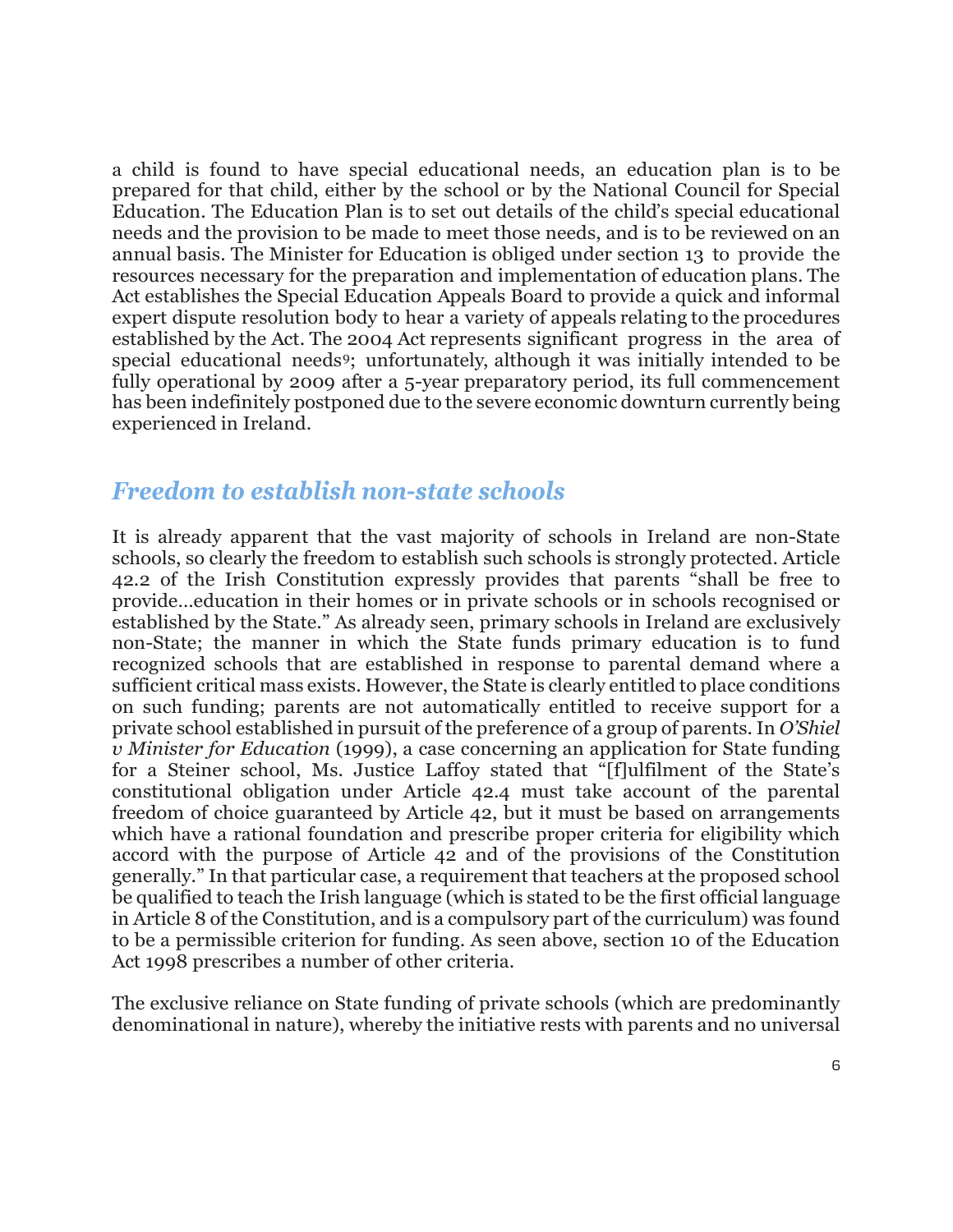public alternative is provided by the State, has been identified as problematic from the perspective of religious liberty and pluralism. Given the limited availability of resources, the effect is that members of large religious groups are invariably able to access publicly-funded denominational education attuned to their beliefs, whereas members of minority religions and of none will only be able to do likewise if they are able to muster critical mass within a discrete geographical area. If this is not possible (as it often is not in Ireland, given the overwhelming dominance until quite recently of the Catholic faith), many families are left with no option other than to avail of a school operating under a religious ethos to which they do not subscribe. As will be seen below, this is problematic given the strong legal protections in place for school ethos and relatively weak opt-out clauses.[10](#page-16-9)

#### *Homeschooling*

As seen above, Article 42.2 of the Irish Constitution expressly protects the right to educate children at home in addition to the right to establish non-State schools. The main qualification on this is contained in Article 42.3.2°, which stipulates that "[t]he State shall, however, as guardian of the common good, require in view of actual conditions that the children receive a certain minimum education, moral, intellectual and social." Section 14 of the Education (Welfare) Act 2000 requires that a register be maintained of all children who are receiving education in a place other than a recognized school. Parents wishing to educate a child at home must apply to have the child registered; applications are assessed by the Education Welfare Board in light of the education being provided, the materials being used, and the time being spent in the provision of education, so as to determine whether the child is receiving a certain minimum education. The Board may make such registration conditional on complying with specified requirements, or refuse to register the child; in cases of refusal, parents are then obliged under section 17 to cause the child to attend a recognized school.

The term "certain minimum education" is not defined either in the Constitution or (more curiously) in the 2000 Act. In *O'Shiel*, Ms. Justice Laffoy stated that the "certain minimum education" contemplated by Article 42.3.2° is a lower standard of education than the primary education which the State is obliged to provide for under Article 42.4. In *DPP v Best* (2000), Mrs. Justice Denham pointed out that since the Constitution is a living document to be construed in light of prevailing standards and conditions, the standard will vary from time to time. This is a view which is reinforced in Article 42.3.2° by the use of the phrase "in view of actual conditions". Mrs. Justice Denham considered that this latter phrase encompassed such considerations as the primary school curriculum, the circumstances of the child and family involved in a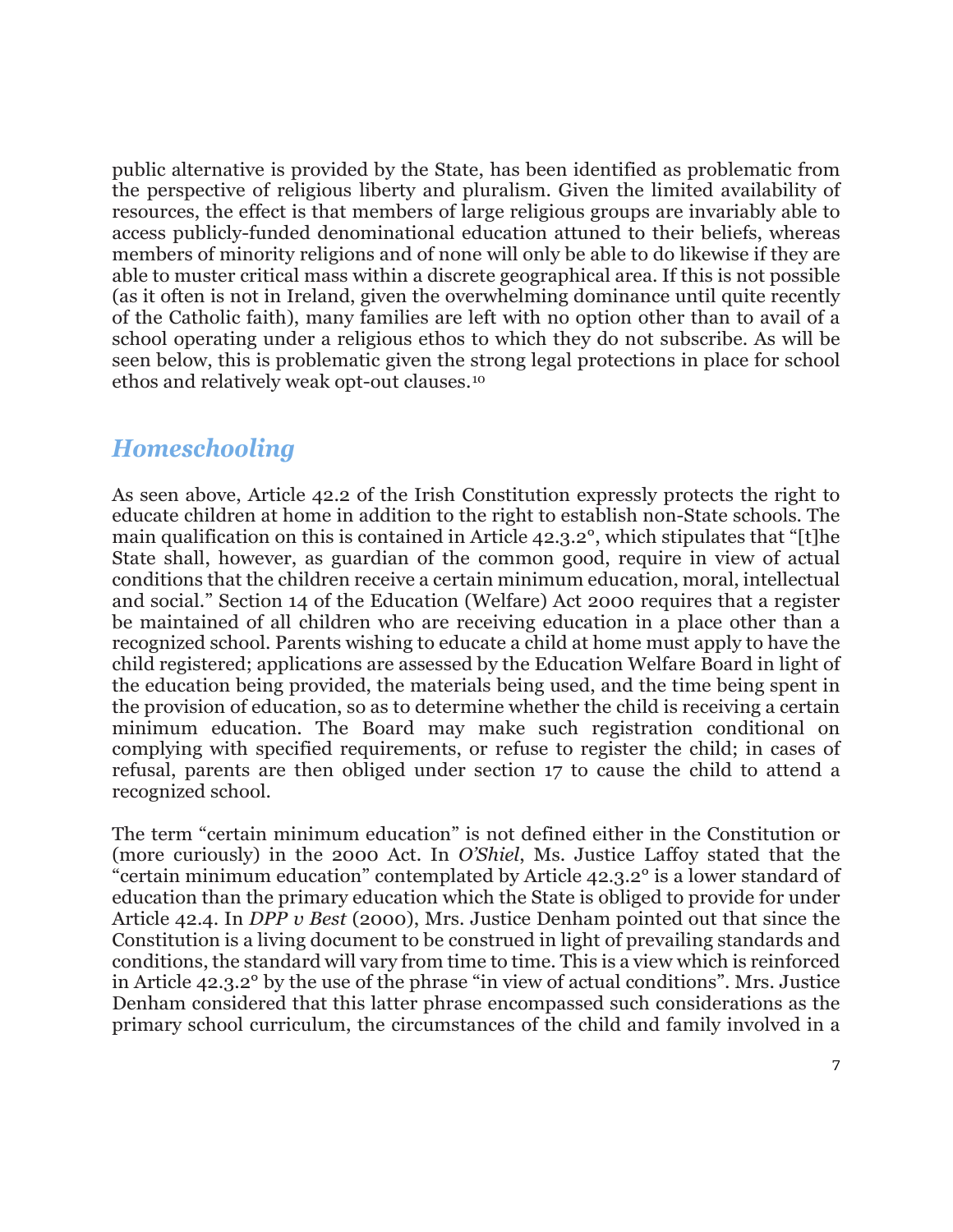given dispute and the circumstances of the community as a whole, including the general educational standard of the times. In this regard, the learned judge referred to the prevalence of computers in schools and society, thus giving rise to the possibility that a certain degree of computer literacy may come to be regarded as a component of the "certain minimum education" required by the Constitution. In relation to the actual standard of education contemplated by Article 42.3.2°, Mrs. Justice Denham stated that it must be "conductive to the child achieving intellectual and social development and not such as to place the child in a discriminatory position." Mr. Justice Keane commented that it was not to be equated with the primary school curriculum, which was above the constitutional minimum.

A significant issue is whether or not the teaching of the Irish language constitutes an integral part of the certain minimum education. In *Best*, rather than holding that Irish is an essential element of the certain minimum education contemplated in Article 42.3.2°, or that the State is not entitled to require the teaching of Irish at all, the Supreme Court adopted a position somewhere in between these two black and white extremes. Mr. Justice Keane stated that "it would be going too far to say that its absence would, of itself, mean that the constitutional standard had not been reached, since that standard is to be determined in view of 'actual conditions'…But given the status of Irish as the first official language and the fact that a knowledge of it is a precondition to at least some forms of employment, it could not be said that its absence from a curriculum cannot be taken into account in determining whether the education of the child reaches the constitutional standard." In that particular case, the absence of Irish language lessons, along with a general lack of structure in the curriculum, led to a determination that the children were not receiving the required "certain minimum education" at home.

#### *School choice not limited by family income*

The discussion to date has made it clear that freedom of parental choice is at the heart of Article 42 of the Irish Constitution. In addition to the guarantees discussed above in relation to establishing private schools and home schooling, Article 42.3.1° stipulates that "[t]he State shall not oblige parents in violation of their conscience and lawful preference to send their children to schools established by the State, or to any particular type of school designated by the State." The courts have interpreted these provisions as guaranteeing to parents the right to choose the type of school at which their children shall be educated, although not necessarily the particular school.[11](#page-16-10) This constitutional right has been bolstered by section 6 of the Education Act 1998, which provides that every person concerned with the implementation of the Act shall have regard to the objectives of the Act, which include, inter alia, "to promote the right of parents to send their children to a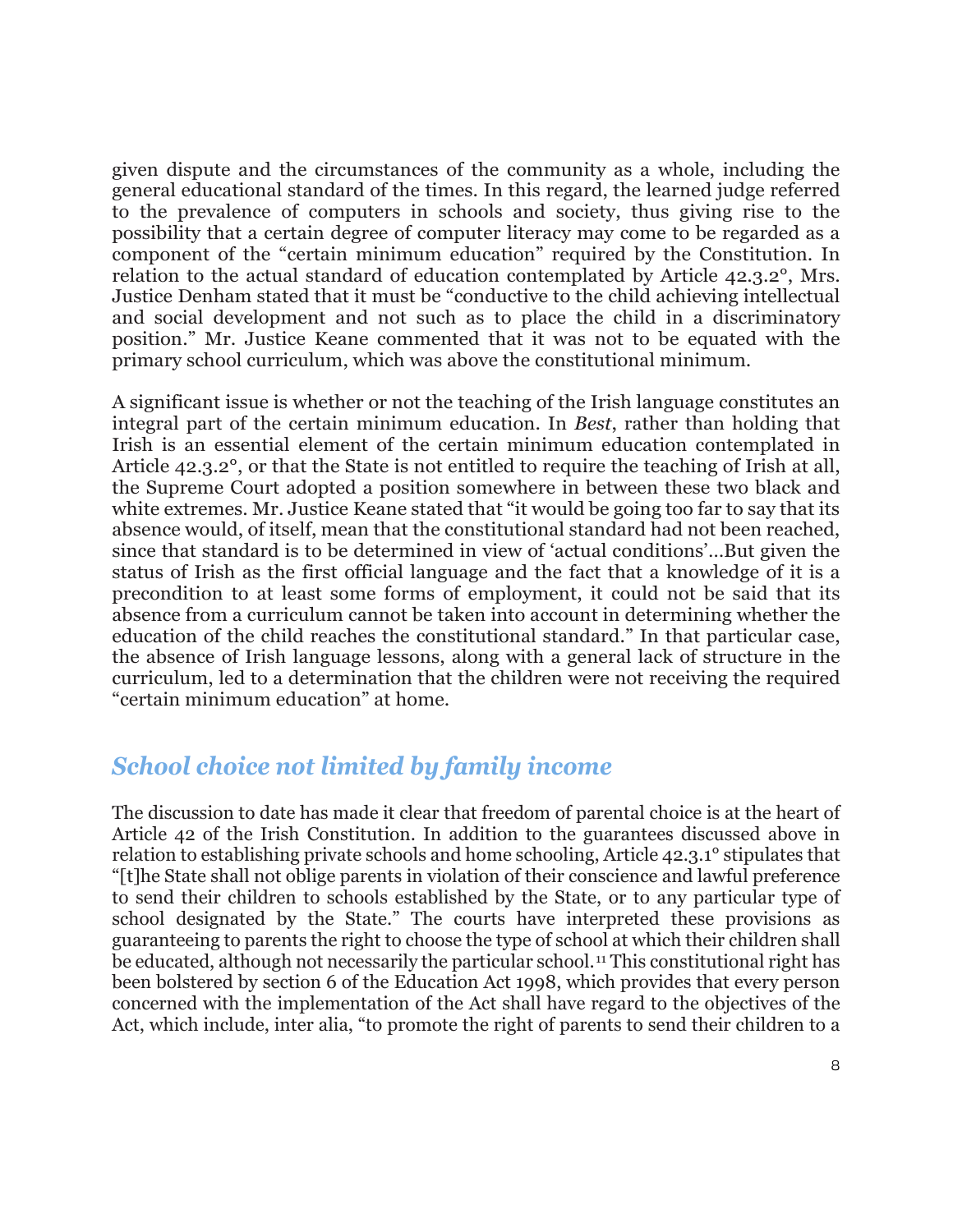school of the parents' choice having regard to the rights of patrons and the effective and efficient use of resources." Clearly, this right will be qualified by both the admissions policies of schools and by the availability of resources.

However, it is equally clear from the discussion to date that the lack of religious diversity in the primary school system in Ireland is increasingly at odds with the concept of freedom of parental choice in contemporary Irish society. As regards income as a factor in parental choice, primary education is available free to all, and income level is not a direct factor in freedom of choice of school except insofar as it may prevent a family from residing in the catchment area of schools in affluent neighborhoods. Where income level becomes more relevant at primary level is in its interaction with the restrictions imposed by the overwhelmingly denominational nature of the primary school system. Families who are not Catholic and cannot (or would prefer not to) avail of the predominant Catholic denominational primary schools, may be unable, due to their income level, to establish a school of their own or to home school. To put it at its most simple: if you cannot afford anything other than what the State is offering for free, then there is over a 90 percent chance (or 100 percent in many rural areas) that you will have to send your children to a Catholic denominational school. In this sense, income level may potentially conspire with religion to limit the choice of primary schools available to families, which would appear to run contrary to the emphasis placed in the constitutional provisions on freedom of parental choice of type of school.

At secondary level, the greater diversity of schools means that religion is less of a factor, but income level is a more direct factor, since fee-paying private schools are far more common than at primary level. Secondary education, while not a constitutionally guaranteed right like primary education, is nonetheless available free to all; however, families unable to afford the fees charged by private secondary schools will clearly have a narrower choice of secondary schools available to them. This is no different to many other countries, and is less concerning than the issues raised at primary level, particularly since fee-paying private secondary schools account for less than 10 percent of the schools at that level.

# *School distinctiveness protected by law and policy*

As the Irish education system has grown up around an assumption that most schools will be overtly religious in character, it is unsurprising that the legal framework provides extensive protection for the distinctive character – generally referred to as "ethos" – of individual schools. At a general level, Article 44.2.5° of the Constitution provides that "[e]very religious denomination shall have the right to manage its own affairs, own, acquire and administer property, movable and immovable, and maintain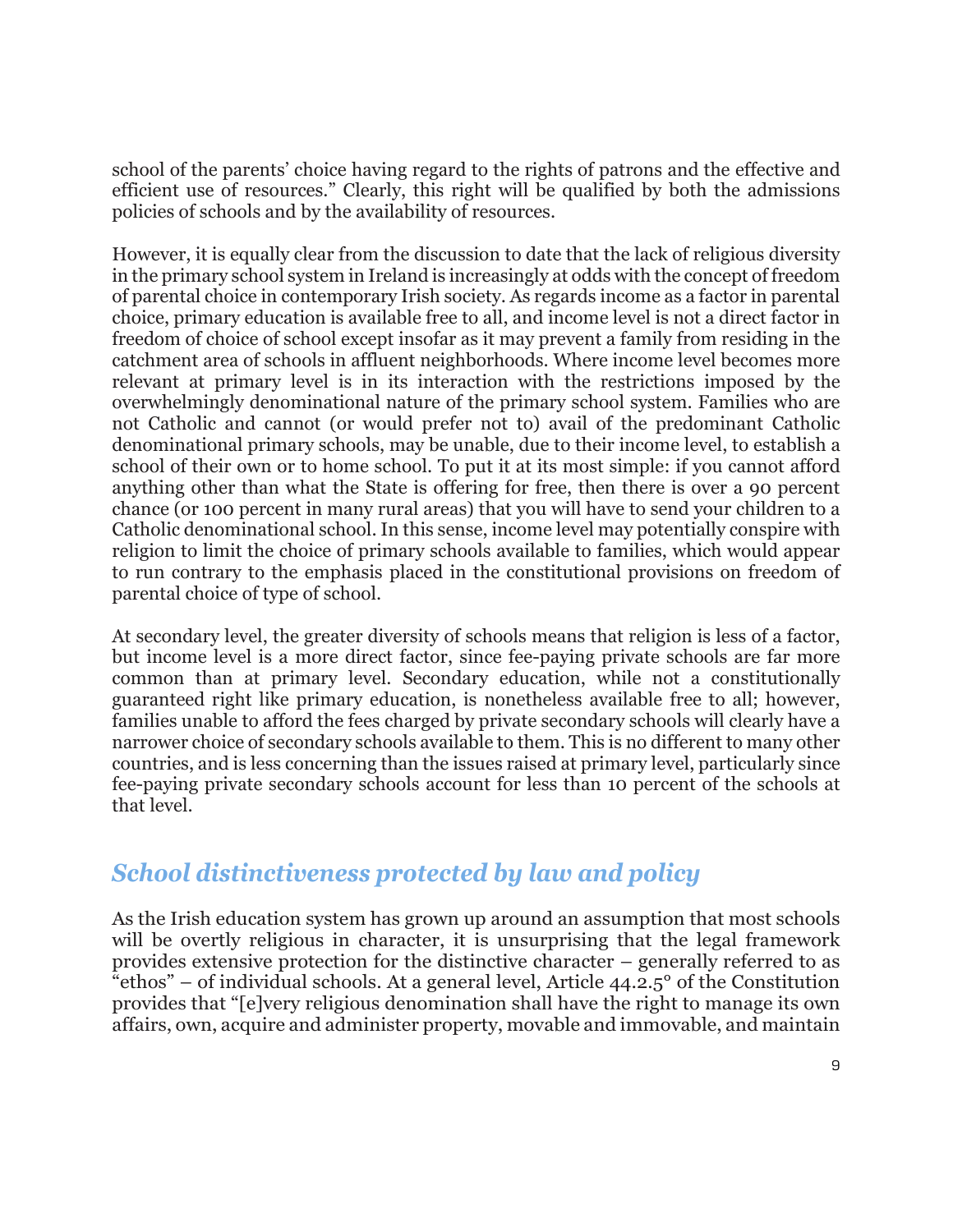institutions for religious or charitable purposes." The Education Act 1998 approaches the issue in a broader sense, using language that is not exclusively religious in nature. Under section 15, a school board of management, in performing its functions, is required to "uphold, and be accountable to the patron for so upholding, the characteristic spirit of the school as determined by the cultural, educational, moral, religious, social, linguistic and spiritual values and traditions which inform and are characteristic of the objectives and conduct of the school." As can be seen, religion is just one of a variety of factors which may determine the characteristic spirit of a school (although "moral" and "spiritual" factors will clearly be cognate to religion).

Section 15 also stipulates that school admissions policies must have regard to the school's characteristic spirit, and even the Minister for Education is required to have regard to a school's characteristic spirit when performing his functions under section 30 with respect to prescribing the curriculum. More specifically, the Minister is also required to "ensure that the amount of instruction time to be allotted to subjects on the curriculum as determined by the Minister in each school day shall be such as to allow for such reasonable instruction time, as the board with the consent of the patron determines, for subjects relating to or arising from the characteristic spirit of the school". More detailed provision relating to the protection of the religious "ethos" of religious schools has been made with respect to both pupil admissions and teacher employment, as will be discussed in the next two sections.

# *Decisions about admitting pupils*

School admissions are a matter for individual schools in Ireland, with limited central control or oversight and relatively few legal restrictions, with those that do exist being strongly qualified. The Education Act 1998 requires schools to establish and maintain an admissions policy which provides for maximum accessibility to the school (section 9) and which respects principles of equality (section 15). The policy should also have regard to the right of parents to send children to the school of the parents' choice and to the characteristic spirit of the school (section 15). A refusal by a school to admit a child can be appealed by the parents of the child to the Secretary General of the Department of Education (section 29). The role of the courts in this area is quite limited; in *Ó hÚallacháin v Burke* (1988), Mr. Justice Murphy held that the sole function of the courts in any such dispute is to determine whether the decision of the Board was reached on a fair and rational basis; the courts will not under any circumstances substitute their judgment for that of the Board.

More detailed conditions are set down in the Equal Status Act 2000, section 7 of which requires that educational establishments shall not discriminate on any of nine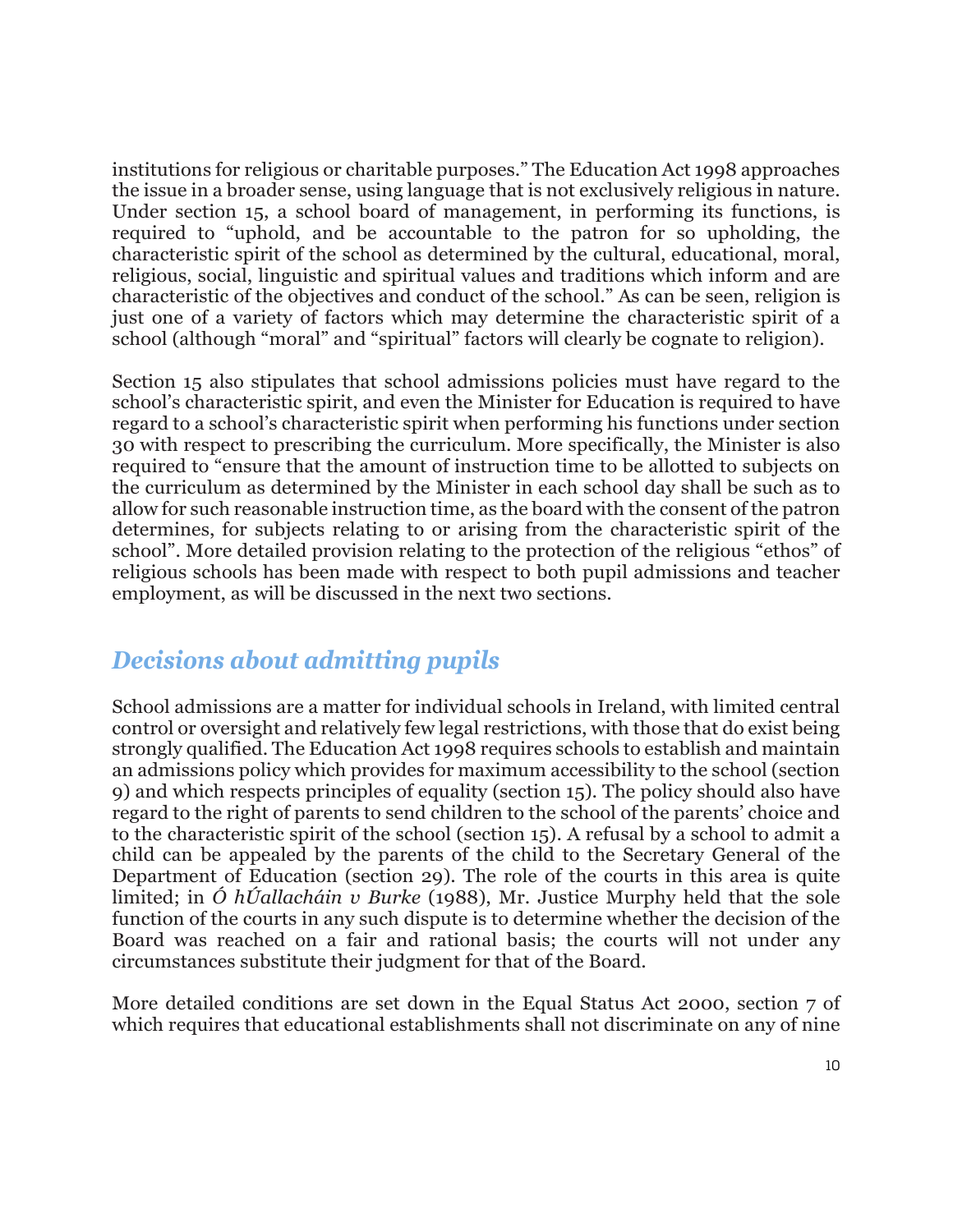separate grounds in relation to the admission or the terms and conditions of admission of a person as a student in the establishment. The grounds of discrimination set out in section 3 of the Act are gender, marital status, family status, sexual orientation, religion, age, disability, race and membership of the Traveller community. Section 7 contains exemptions to the gender ground for schools that cater to one gender only, and to the disability ground where admitting a student would have a seriously detrimental effect on the provision of services to other students. In the case of religious discrimination, an exemption is made in section 7 for cases where denominational schools admit coreligionists in preference to noncoreligionists, or where they refuse to admit a non-coreligionist (provided that such refusal is reasonably necessary to uphold the ethos of the school). To date, the evidence indicates that there has been a low incidence of schools exercising the right to refuse admission on grounds of religion, but it is common for schools to request a baptismal certificate as part of an admission application. Thus, the theoretical possibility of refusal on religious grounds, when combined with the overwhelmingly Catholic character of the Irish primary school system, has led to many parents (mostly lapsed Catholics) having their children baptized for the purpose of securing a school place, where otherwise they would have chosen not to.<sup>[12](#page-16-11)</sup> This clearly raises serious concerns from the perspective of religious freedom, since State education policy is generating an insidious pressure on some parents to (at least superficially) convert to and practise a religion that does not conform with their beliefs.

Separate provisions govern the admission of children with special educational needs. Section 2 of the Education for Persons with Special Educational Needs Act 2004 establishes a presumption that children with special educational needs shall be educated in mainstream schools except where the nature and degree of the child's needs are such that to do so would be inconsistent with the best interests of the child (as determined in an assessment of his educational needs) or the effective provision of education for other children. Under section 10 of the Act, the parents of a child in respect of whom an education plan has been prepared are permitted to request the National Council for Special Education to designate a school in the plan. In making any such designation, the Council is to have regard to the needs of the child concerned, the wishes of the child's parents and the capacity of the school to accommodate the child and to meet his needs. Section 10 specifically provides that the school shall admit the child as a student upon being directed by the Council to do so. Parents are given a right of appeal to the Special Education Appeals Board if their requested school is not designated; conversely, the board of management can appeal against the designation of their school in an education plan, or appeal for the level of additional resources for the school stipulated in a child's education plan to be increased.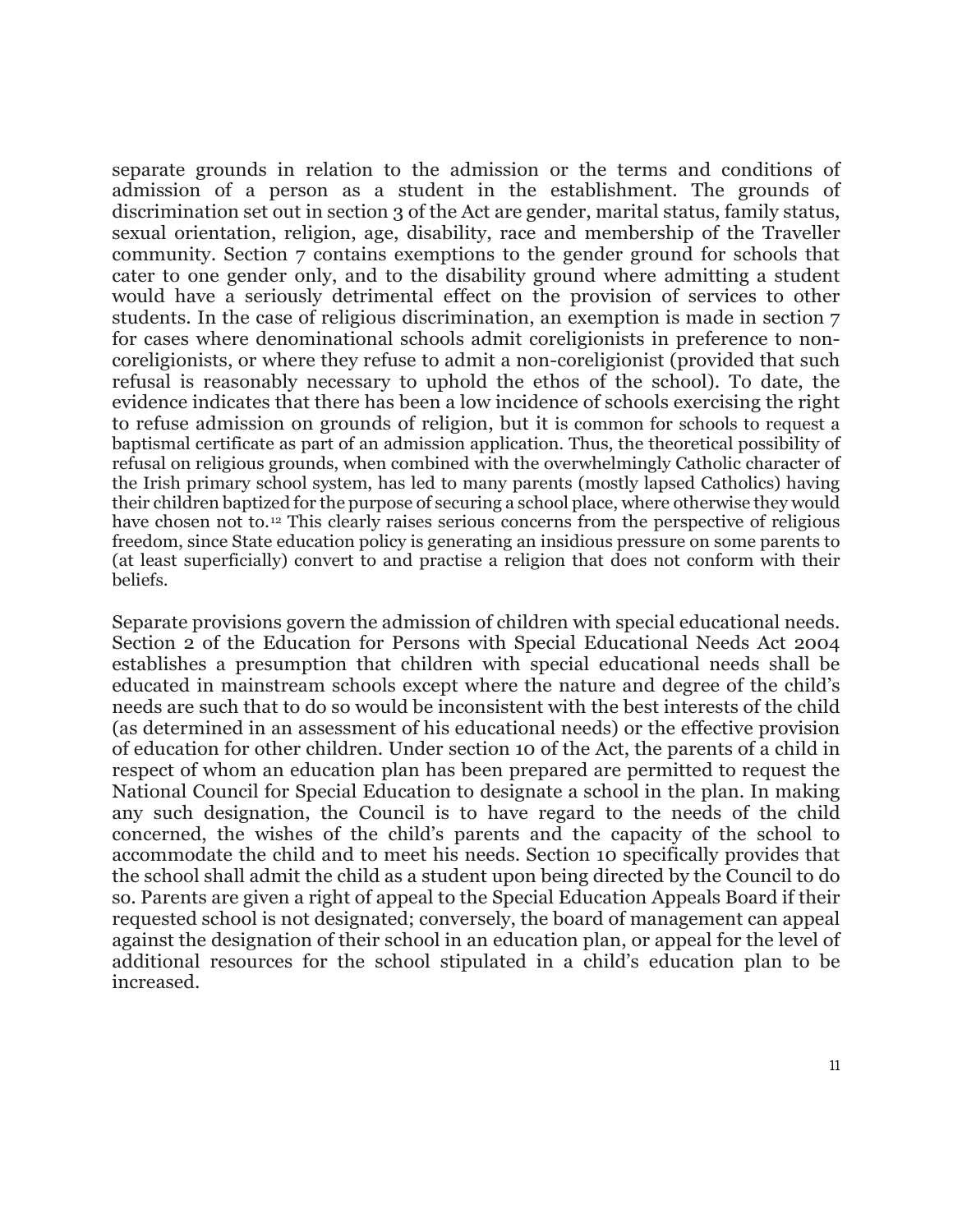### *Decisions about staff*

As with pupil admissions, the hiring and firing of teachers is a matter for individual schools. A recent controversial Supreme Court case (*O'Keeffe v Hickey* (2008)) concerning the liability of the State for sexual abuse committed by a teacher confirmed that teachers are, in the eyes of the law, the employees of the school and not of the State, and that the State has no role in either hiring or firing teachers (albeit that the Department of Education could effectively bring about a teacher's dismissal if it withdrew its recognition of that teacher). The corollary of this is that the State was found to have no vicarious liability for the abuse committed by the teacher, a point which has been criticized in light of the lengthy history of child abuse in educational institutions in Ireland and the failure of the State to take effective child protection measures to prevent same.[13](#page-17-0)

The law regulating discrimination in teacher employment is remarkably similar to that on pupil admissions. The Employment Equality Act 1998 prohibits discrimination in employment matters on the same nine grounds, but the Act permits denominational schools to engage in religious discrimination – in both hiring and firing – where reasonably necessary to uphold the ethos of the school. When these provisions were referred to the Supreme Court to test their constitutionality on judicial preview, the Court reiterated the point made in earlier case law that it is constitutionally permissible to create a legislative distinction on grounds of religion if this is necessary (but only insofar as is necessary) to give effect to the guarantee of free profession and practise of religion. The Court thus held that provisions allowing for religious discrimination against teachers may be permitted if reasonably necessary to protect the free practise of religion of those who seek to have their children educated through a particular religious ethos, with the question of what is to be deemed "reasonably necessary" being an objective test to be determined on a caseto-case basis (*Re Article 26 and the Employment Equality Bill, 1996* (1997)).

Given that the overwhelming majority of schools in Ireland operate under a Catholic ethos (particularly at primary level), potential flashpoints exist on this point in relation to a variety of issues, including teachers who are cohabitees, divorcees or homosexuals, and whose lifestyle could potentially be seen as undermining the ethos of the school. In the only case on point to come before the courts (under older legislation), a school was found to be entitled to dismiss a teacher who was in a cohabiting relationship with a separated married man (*Flynn v Power* (1985)). Given the overwhelmingly denominational nature of the Irish primary school system, teachers in the present day admit to feeling pressure to avoid disclosing lifestyle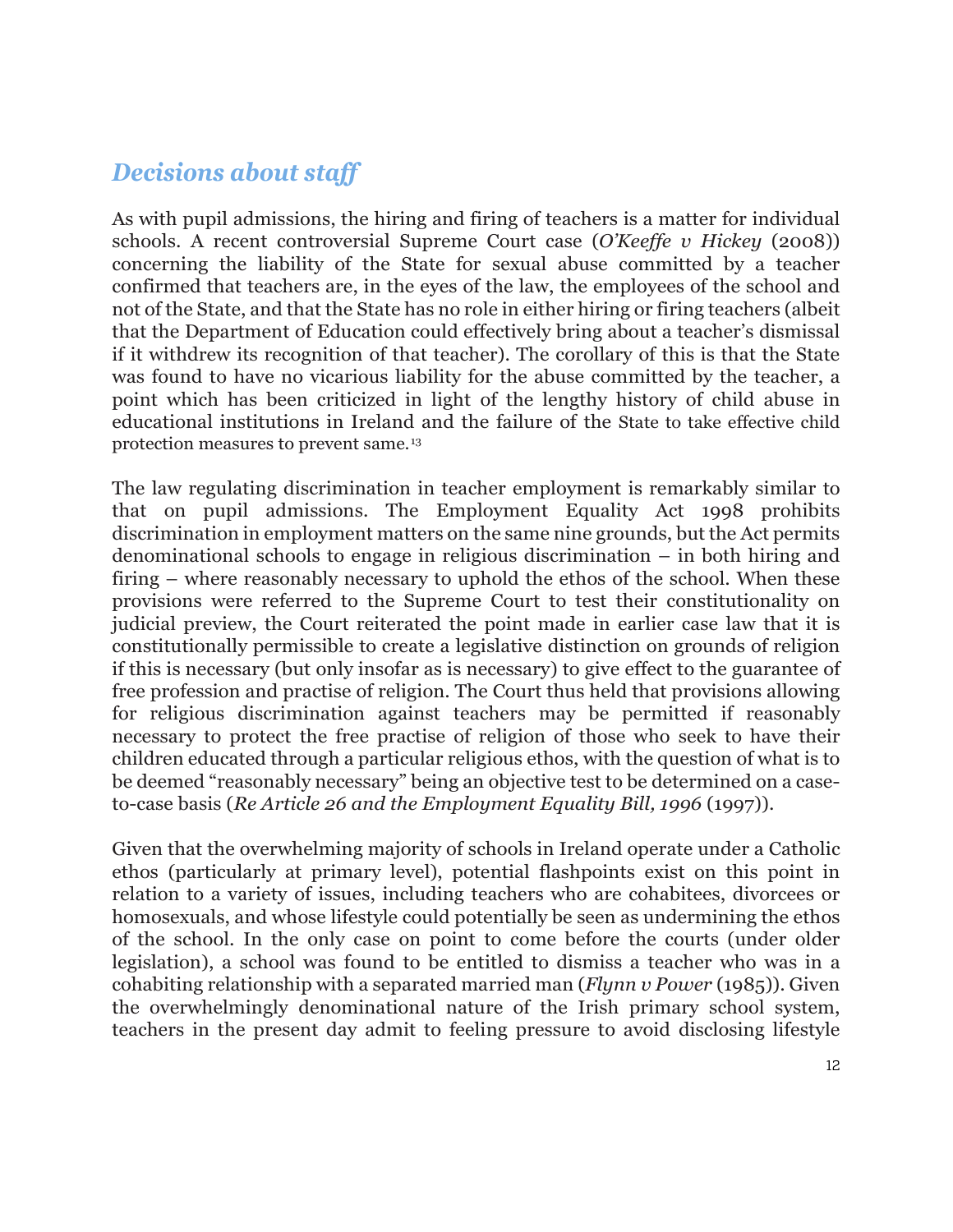details which may be seen to conflict with the ethos of the school in which they teach.[14](#page-17-1)

# *Accountability for school quality*

Section 13 of the Education Act 1998 establishes the education inspectorate, with the Minister being obliged to appoint a Chief Inspector and so many inspectors as the Minister considers appropriate. The functions of an inspector include supporting and advising recognized schools; visiting schools to evaluate the organization and operation of those schools and the quality and effectiveness of the education provided there, including the quality of teaching and effectiveness of individual teachers; reporting to the Minister, the patron, the board of management and the teachers on such matters; advising teachers and boards of management on the performance of their duties; and advising parents and parents' associations. The Act provides that an Inspector shall have all such powers as are necessary or expedient for the purpose of performing his or her functions and shall be accorded every reasonable facility and co-operation by the board and the staff of a school.

# *Teaching of values*

In light of the discussion which has taken place above, it is clear that the teaching of values plays a major role in Irish schools, and most particularly in denominational primary schools, which account for over 97 percent of all primary schools in Ireland. It was seen above that Article 42.1 of the Irish Constitution guarantees to parents the right to provide for the religious, moral, intellectual, physical and social education of their children, while Article 44.2.4° provides for the right of children to attend a school receiving public funds without attending religious instruction at that school. In addition to this, the Education Act 1998 specifies in section 30 that the Minister, in prescribing the curriculum, shall not require any student to attend instruction in any subject which is contrary to the conscience of the parent of the student or in the case of a student who has reached the age of 18 years, the student. Rule 69 of the 1965 Rules for National School (which remain in force) provides that "[n]o pupil shall receive, or be present at, any religious instruction of which his parents or guardians disapprove", and that "[t] he periods of formal religious instruction shall be fixed so as to facilitate the withdrawal of pupils" from such instruction.

In theory, therefore, this exemption mechanism means that the many children and parents in Ireland who avail of denominational schools operating under a religious ethos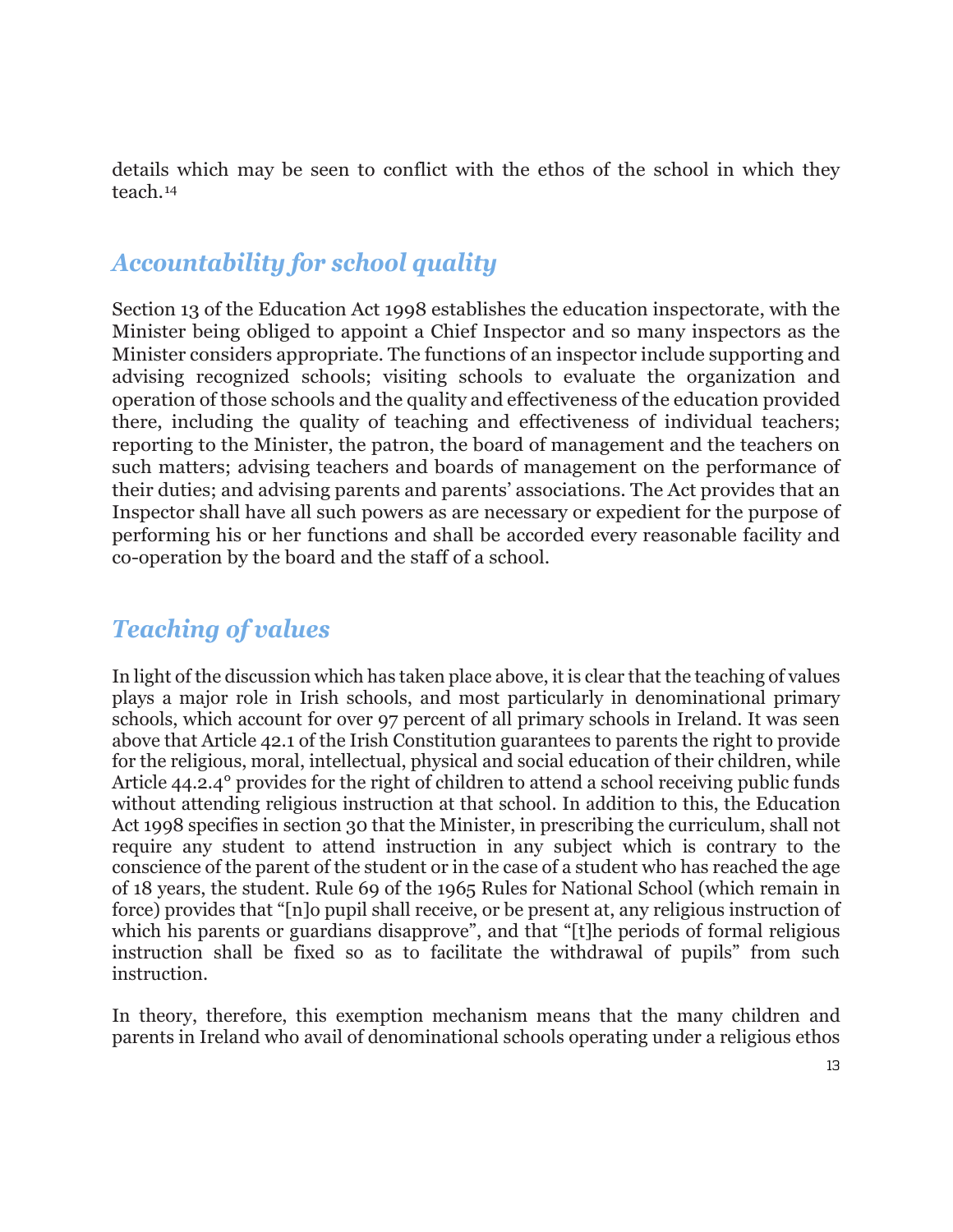to which they do not subscribe are still guaranteed their rights under Articles 42 and 44 of the Constitution with respect to religious freedom in education. The reality, however, is rather different, due to another provision of the *Rules of National School* (Rule 68) which establishes what is known as the "integrated curriculum":

Of all the parts of a school curriculum Religious Instruction is by far the most important, as its subject-matter, God's honour and service, includes the proper use of all man's faculties, and affords the most powerful inducements to their proper use. Religious instruction is, therefore, a fundamental part of the school course, and a religious spirit should inform and vivify the whole work of the school.

Rule 68 goes on to state that the teacher "should constantly inculcate" various Catholic values in their students and that the primary duty of the educator is to habituate the students to observe the laws of God. To clarify the gravity of what Rule 68 aims to achieve, it is worth pointing out that the Oxford English Dictionary definition of the word "inculcate" is "to endeavour to force (a thing) into or impress (it) on the mind of another by emphatic admonition, or by persistent repetition; to urge on the mind, esp. as a principle, an opinion, or a matter of belief; to teach forcibly." Thus, while the predominant approach is that Irish primary schools deliver 30 minutes per day of formally timetabled religious instruction, religious values permeate the entire school day.

The effect of the integrated curriculum is that it is impossible for a child to attend the vast majority of primary schools in Ireland without being exposed to, and influenced by, Catholic teachings. This system quite obviously impinges on the religious freedom of non-Catholic children and parents within the education system – and yet the scant case law that exists in this area to date would seem to indicate that the courts do not consider this to be unconstitutional. In *Campaign to Separate Church and State Ltd v Minister for Education* (1998), Mr. Justice Barrington examined this issue and stated:

The Constitution therefore distinguishes between religious "education" and religious "instruction" – the former being the much wider term. A child who attends a school run by religious denomination different from his own may have a constitutional right not to attend religious instruction at that school, but the Constitution cannot protect him from being influenced, to some degree, by the religious "ethos" of the school. A religious denomination is not obliged to change the general atmosphere of its school merely to accommodate a child of a different religious persuasion who wishes to attend that school.

When read in the isolated context of a constitutionally sanctioned system of nondiscriminatory State funding for denominational education, this passage is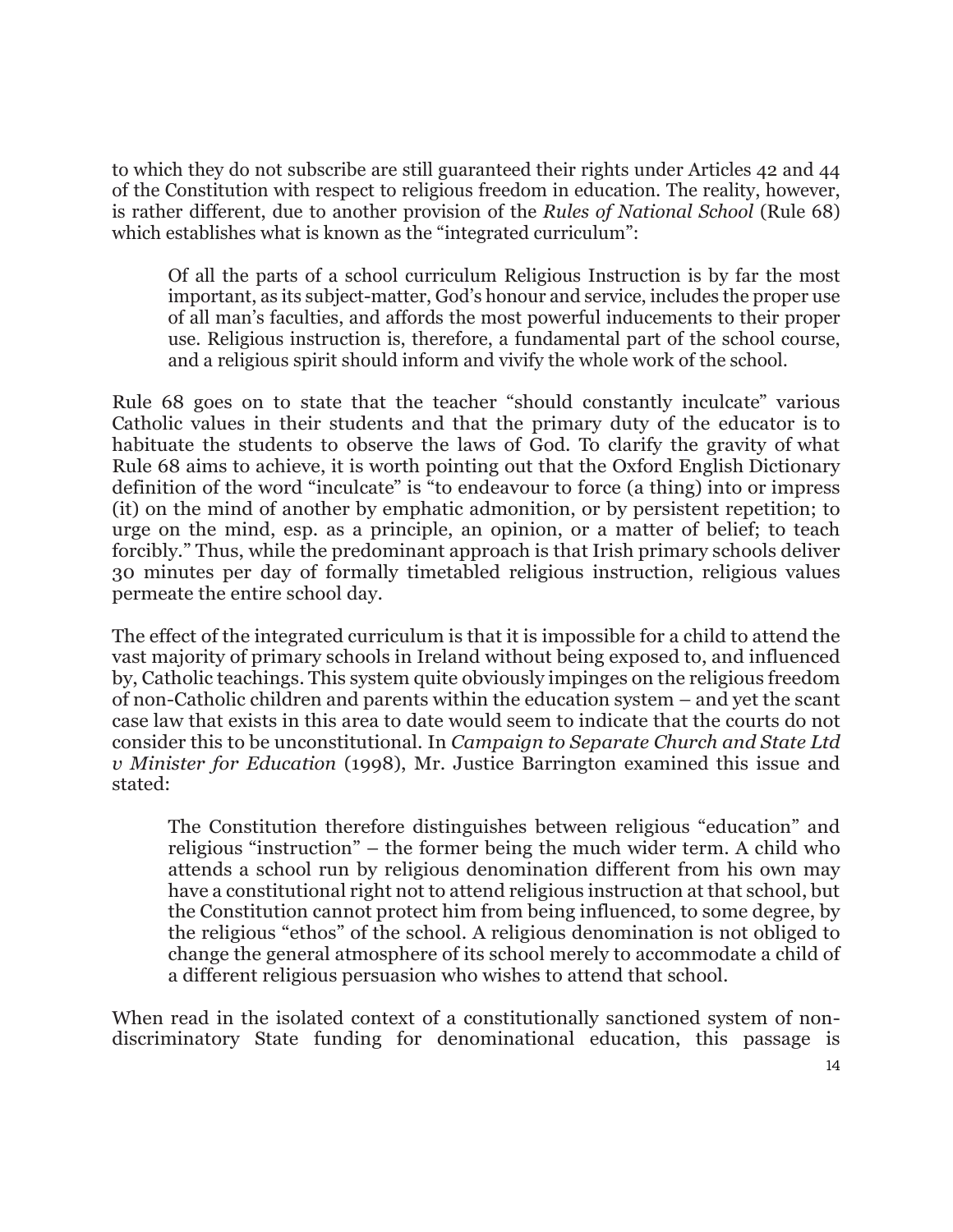unobjectionable; however, the empirical reality of the overwhelmingly denominational nature of the Irish primary school system, combined with the operation of the integrated curriculum, can have the effect that it is virtually impossible for some parents and children to fully exercise their rights with respect to religious freedom in education. They are faced with no realistic freedom of choice of school, and this is compounded by a partial and ineffective opt-out mechanism that leaves the children subject to a significant degree of religious influence. There are currently only a very small number of multi-denominational schools available, and these are concentrated in the major cities; consequently, the only possibility of non-Catholics avoiding exposure to Catholic denominational education will often be through the establishment by their parents of a private school or through home education (neither of which may be practicable in many cases).

Recent empirical research<sup>[15](#page-17-2)</sup> confirms the challenges presented by the combination of the integrated curriculum with the de facto denominational nature of the Irish primary school system. A typical comment from one of the parents interviewed was that "religion is not a subject that they do for a half-hour. It's constantly brought up again and again like prayers here and there, colouring in pictures, say of the nativity. It was 24/7!" The teachers interviewed confirmed this impression, with one stating that "[i]t would be near nigh impossible" for a child to effectively opt out. Perhaps more serious still is the evidence which clearly suggests that an opt-out of even timetabled religious instruction is often not available in any meaningful way, with children left to amuse themselves in the library or sometimes in the same classroom due to a lack of resources. In some cases, schools will only allow an opt-out if the parents collect the child from school (which is often impractical). These facts are reinforced by clear evidence that parents who do not wish their child to be exposed to doctrinal religious instruction are reluctant to exercise whatever opt-out is available due to fears concerning their child being stigmatized or even bullied by other pupils or by teachers.

Reform is clearly badly needed on this issue, but significant co-operation on the part of the Catholic Church in particular will be required if meaningful reform is to be achieved. Because of the protection given to the Church under Article 44 of the Constitution, it is almost impossible for the State to compulsorily divest the Church of primary schools. Moreover, current economic reality makes it improbable that a genuine parallel system of State-funded multi- or non- denominational schools will be established in even the medium term. The new government elected in February 2011 established a Forum on Patronage and Pluralism with a remit to report in October 2011, but immediately the Catholic education sector mobilized to resist an initial call for 50 percent of schools to be divested.[16](#page-17-3) In its report of April 2012,[17](#page-17-4) the Forum recommended an incremental approach of initially scrutinizing 250 schools, of which 50 may be divested. This represents just 1.5 percent of primary schools, and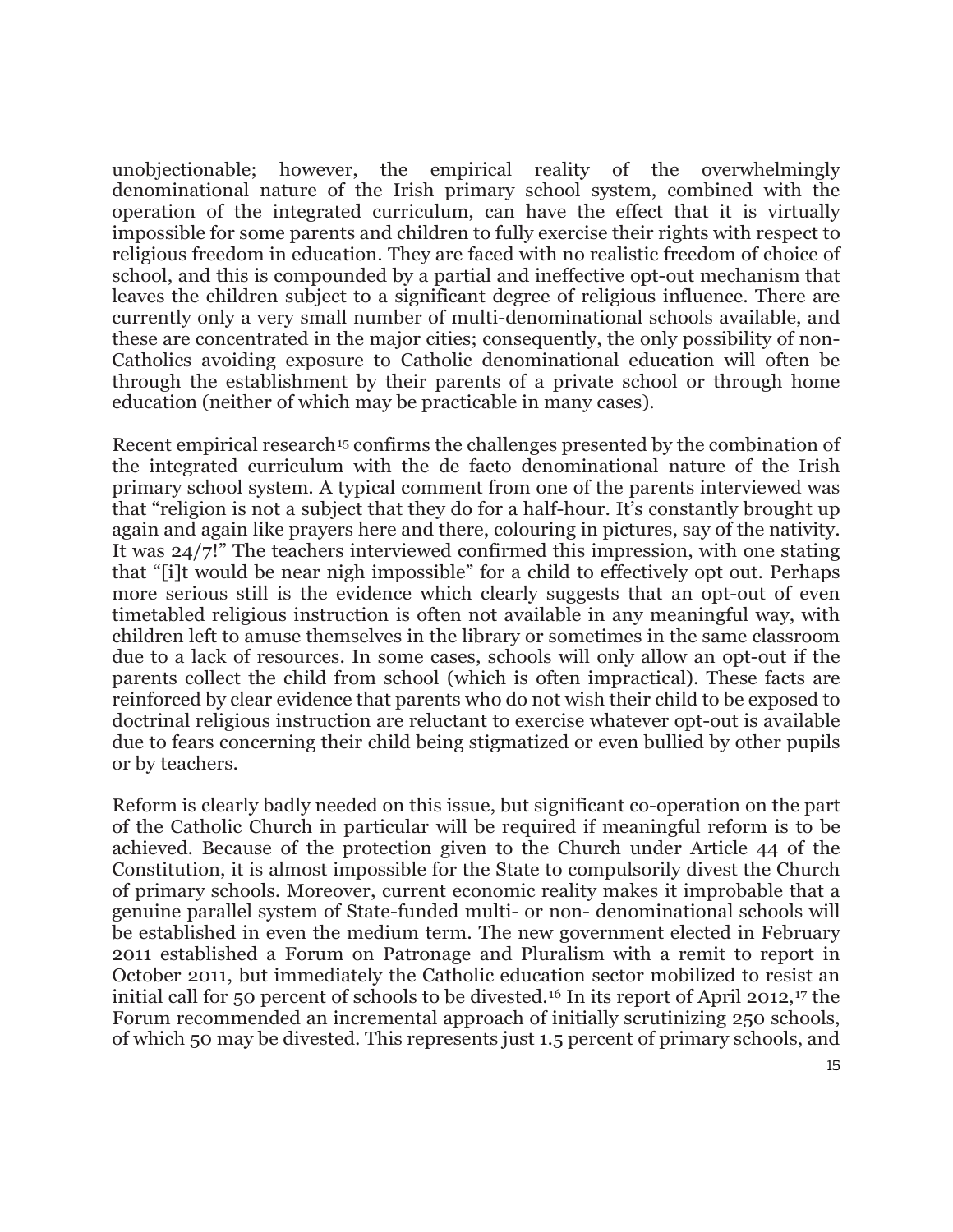is a rather disappointing recommendation. The report also recommended that steps be taken to measure parental preferences across the country to guide a later phase of divestment. On a more positive note, the report recognized the difficulties posed by the integrated curriculum and the Rules for National Schools, and recommended that Rule 68 be deleted as soon as possible. A range of other recommendations were made concerning school prayer and religious displays and the need to make these as inclusive as possible. It remains to be seen what steps will be taken to implement these recommendations, but it seems clear that focusing on diversity of type of school alone is insufficient, and that addressing the integrated curriculum and ensuring an effective opt-out mechanism is essential. This may have the effect of slightly diluting the rights of the religious majority in denominational schools, but it seems to be the only means available of avoiding a severe restriction on the religious liberty of the minority.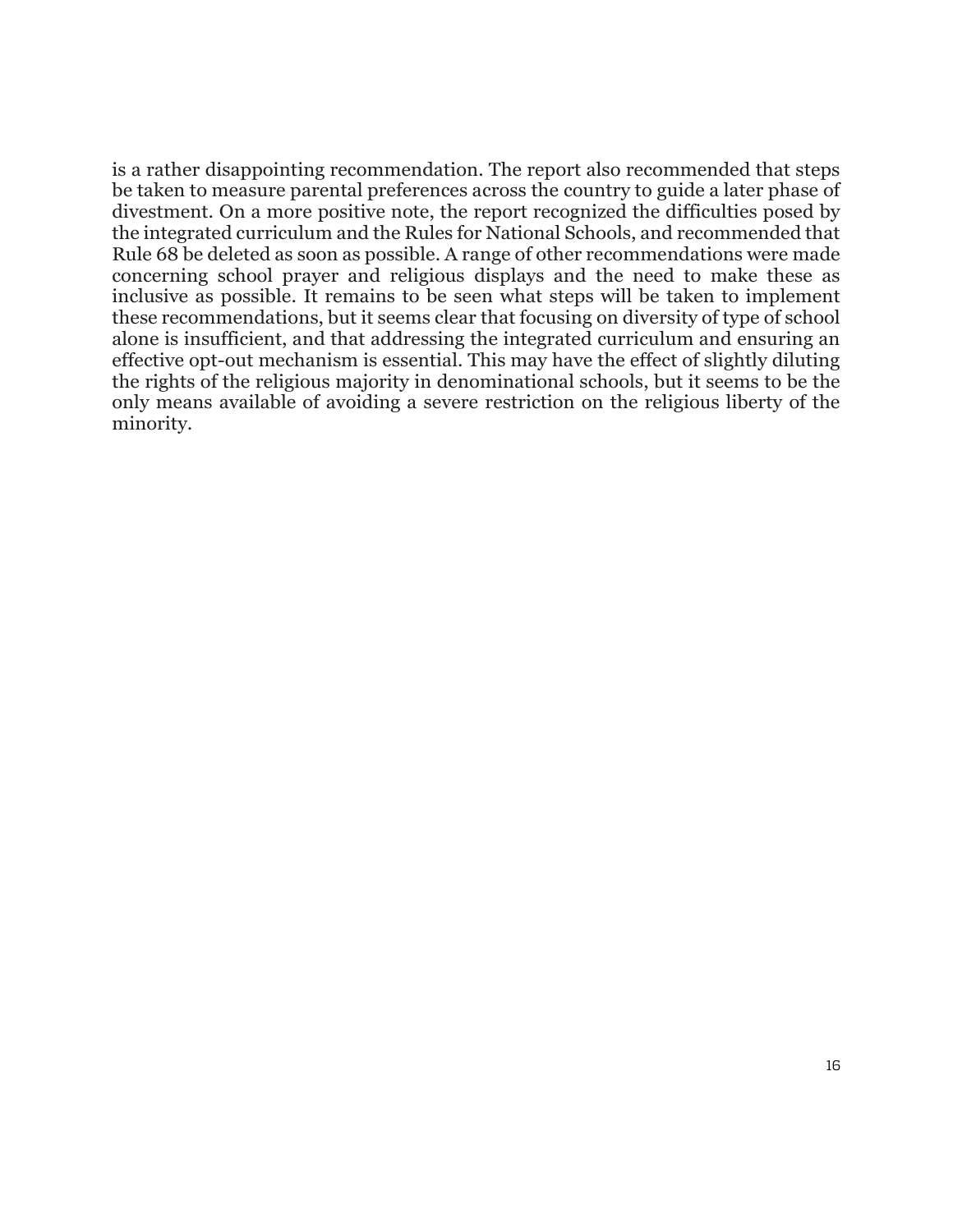#### *Endnotes*

- <span id="page-16-1"></span><sup>2</sup> Mawhinney, Alison, Freedom of Religion and Schools: the Case of Ireland, Saarbrücken: VDM Verlag, 2009, pp. 17-22
- <span id="page-16-2"></span><sup>3</sup> Constitution Review Group, Report of the Constitution Review Group, Dublin: Stationery Office, 1996, p.13, available at [www.constitution.ie](http://www.constitution.ie/)
- <span id="page-16-3"></span><sup>4</sup> Mawhinney 2009, p. 50

 $\overline{a}$ 

- <span id="page-16-4"></span><sup>5</sup> Flynn, Seán, Fee paying schools get €100m from State, @ in The Irish Times, 17 January 2011
- <span id="page-16-5"></span><sup>6</sup> Daly, Eoin, The Constitution and the Protestant Schools Cuts Controversy: Seeing the Wood for the Trees, @ in Irish Journal of Legal Studies, Volume 1, 2010, pp.84-116
- <span id="page-16-6"></span><sup>7</sup> O'Mahony, Conor, Educational Rights in Irish Law, Dublin: Thomson Round Hall, 2006, pp. 156-178
- <span id="page-16-7"></span><sup>8</sup> O'Mahony, Conor, Constitutionalism and Legislation in Special Educational Needs Law: An Anglo Irish Perspective,@ in Public Law, Issue 1, 2008, pp. 141- 144
- <span id="page-16-8"></span><sup>9</sup> O'Mahony 2006, pp. 184-199
- <span id="page-16-9"></span><sup>10</sup> Daly, Eoin, Religious Freedom and the Denominational Education Model in the Republic of Ireland: the Shortcomings of "Accommodationist" Reform,@ in Education Law Journal, Volume 9, 2008, p. 242 and Daly, Eoin, Religious freedom as a function of power relations: dubious claims on pluralism in the denominational schools debate,@ in Irish Educational Studies, Volume 28, 2009, pp. 235-251
- <span id="page-16-11"></span><span id="page-16-10"></span><sup>11</sup> Farry, Michael, Education and the Constitution, Dublin: Round Hall, Sweet & Maxwell, 1996, pp.66 and 78 and O'Mahony 2006, pp. 124-125

<span id="page-16-0"></span><sup>&</sup>lt;sup>1</sup> The Irish Constitution can be viewed at [www.constitution.ie.](http://www.constitution.ie/) All legislation cited is available at www.irishstatutebook.ie. More recent case law is available at More recent case law is available at [www.bailii.org](http://www.bailii.org/)